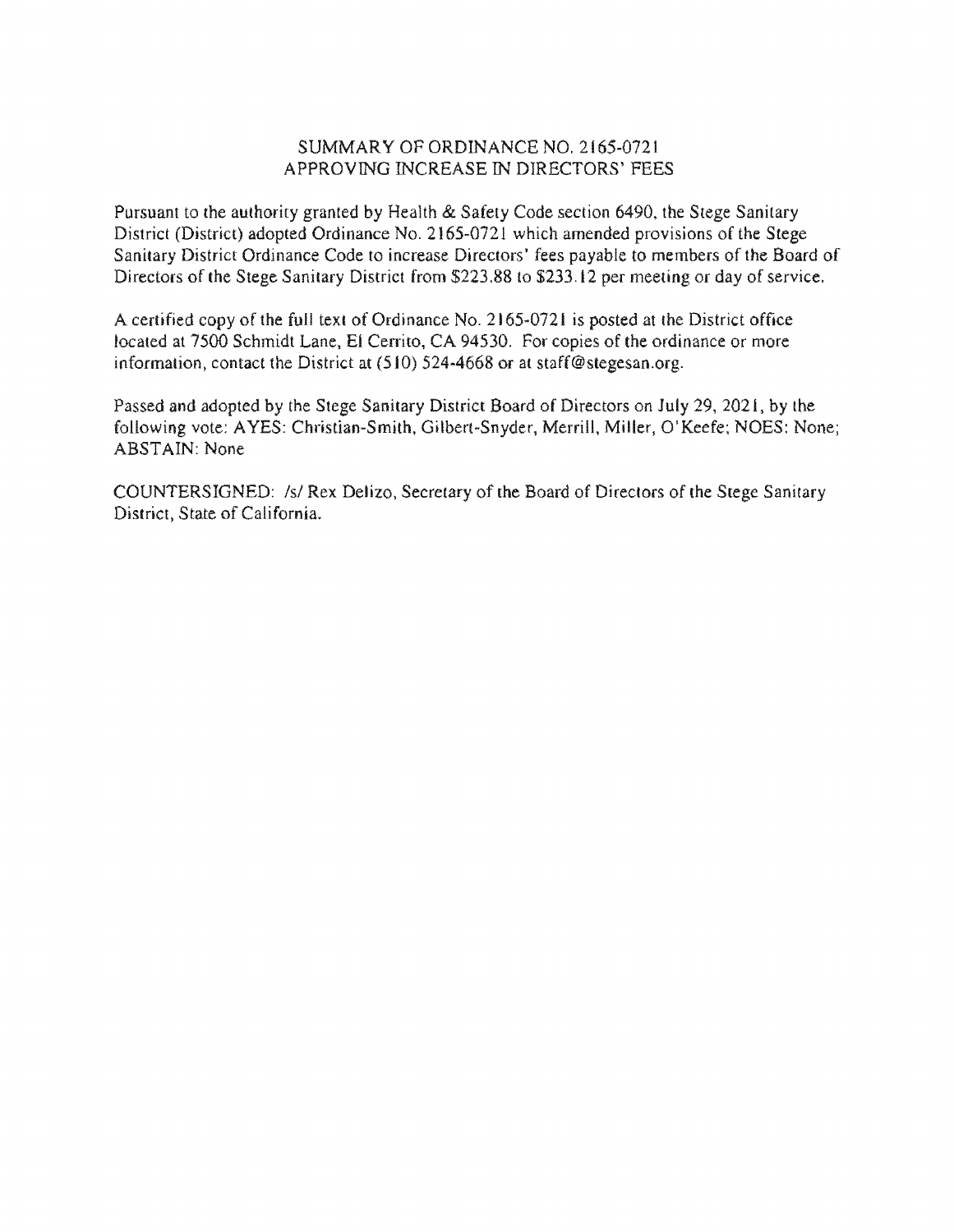### 6404

I \_

## ORDINANCE NO. 2165-0721

## ORDINANCE APPROVING INCREASE IN DIRECTORS' FEES

The Directors of the Stege Sanitary District find and determine as follows:

- A. The compensation payable to Directors of the District is governed by the Sanitary District Act of 1923, Health and Safety Code Section 6489. Until January 2001, that section allowed a sanitary district director to receive a maximum fee of \$100 for each day's attendance at meetings of the District Board or for each day's .service rendered as a member of the Board by request of the Board, not to exceed a total of six days in any calendar month.
- B. In 2000. the California Legislature enacted Senate Bill No. 1559 (Statutes of 2000, Chapter 86), which became effective January 1, 2001. Senate Bill No. 1559 amends Health and Safery Code Section 6489 to allow certain increases in Directors' fees if adopted by district board ordinance. A copy of Senate Bill No. 1559 is appended (0 this Ordinance as Exhibit "A".
- C. Pursuant to Senate Bill No. 1559, an increase in Directors' fees from \$100 per meeting day to a maximum of \$165 per meeting day was approved on February 21, 2001, and subsequently as follows:

| <b>YEAR</b> | <b>RATE</b> | <b>APR</b><br><b>CPI-W</b> | <b>RATE ADJUSTED TO</b><br><b>APR 2021 CPI-W</b> |
|-------------|-------------|----------------------------|--------------------------------------------------|
| 1986        | \$100       | 109.4                      | \$276.32                                         |
| 2001        | \$165       | 184.9                      | \$269.76                                         |
| 2004        | \$190       | 194.7                      | \$295.00                                         |
| 2008        | \$196       | 217.913                    | \$271.90                                         |
| 2012        | \$200       | 236.626                    | \$255.50                                         |
| 2015        | \$205       | 252.875                    | \$245.06                                         |
| 2017        | \$215       | 268.896                    | \$241.70                                         |
| 2018        | \$222.31    | 278.039                    | \$241.70                                         |
| 2020        | \$223.88    | 290.304                    | \$233.12                                         |
| 2021        |             | 302.294                    |                                                  |

D. An increase in Director's fees from \$223.88 per meeting day to \$233.12 per meeting day is authorized as follows: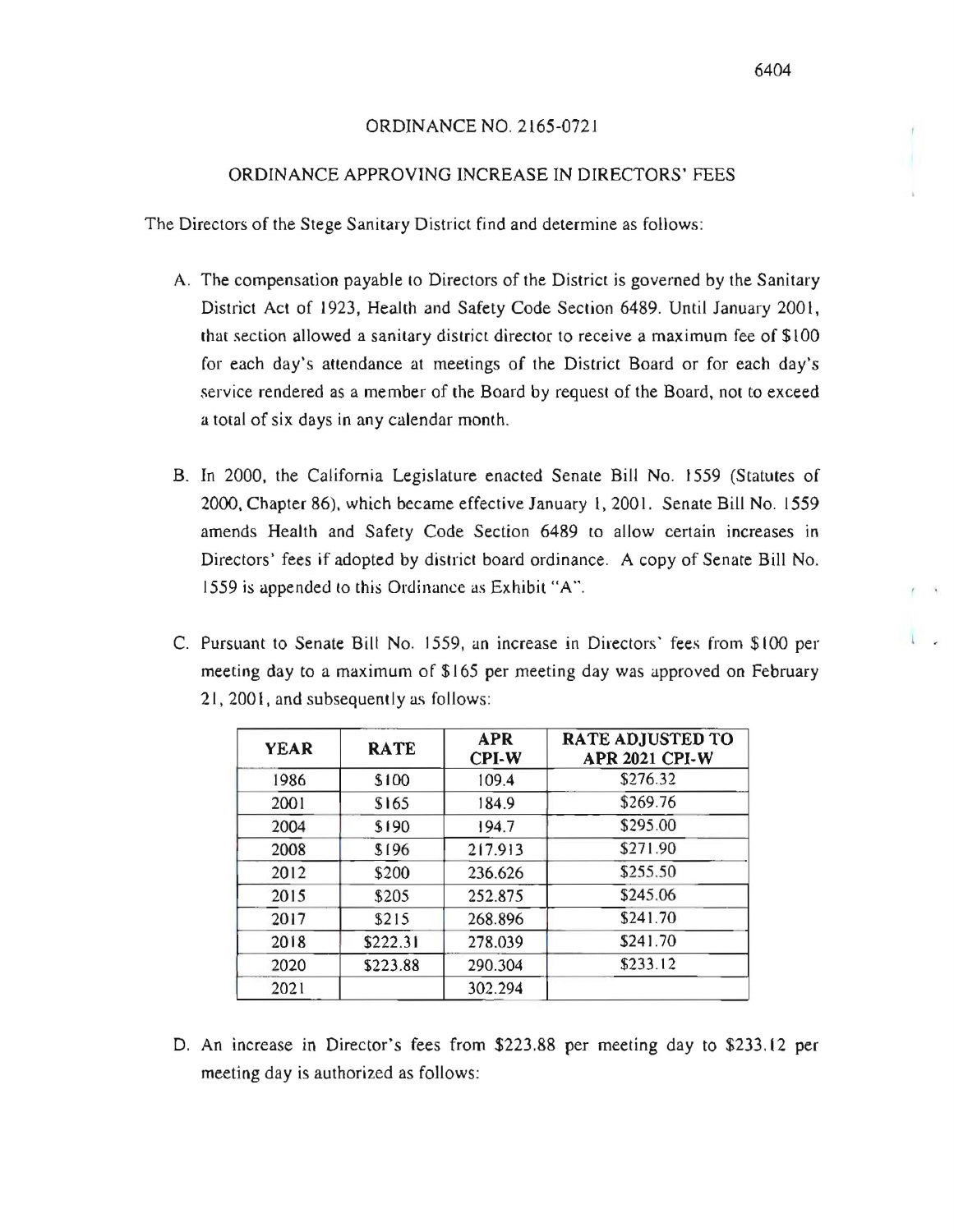- .. Current Fee: \$233.12 per meeting day • Current Fee Adopted: July 2020 • Current Fee Effective: October 2020 • No. of calendar years since last increase and the effective this Ordinance: I year • Maximum percentage increase per calendar year: 5%
- Maximum allowable increase:  $1.05 \times$  \$223.88 = \$235.07
- E. The District Board has adopted this Ordinance pursuant to the requirements of Water Code Section 20201 after a public hearing. Notice of the public hearing was given once a week for two successive weeks pursuant to Government Code Section 6066. A copy of the Notice is appended to this Ordinance as
- Ordinance is not subject to the California Environmental Quality Code Section 21000 et seq., because neither its provisions nor implementation will have a foreseeable adverse impact on the environment.

consideration of the foregoing findings and determinations, it is ordained as follows:

Section 1. The Directors' fees payable to members of the Board of of the Stege Sanitary District shall be increased from \$223.88 per meeting or of service to \$233.12 per meeting or day of service as of the effective date of this Ordinance. Section 2.9 of the District Ordinance Code is amended in relevant part, with amendments in underline, to read as follows:

#### $42.9$ BOARD MEMBER COMPENSATION AND EXPENSES

Each Director is entitled to be compensated for services as a Director at the rate of fWO *hundred thirty three dollars and twelve celtfs* (\$233.12) per day for each day's attendance at meetings of the Board and/or for each day's service rendered on behalf of the District at the request of the Board but not to exceed a maximum of  $s$ ix (6) days' compensation in any calendar month..."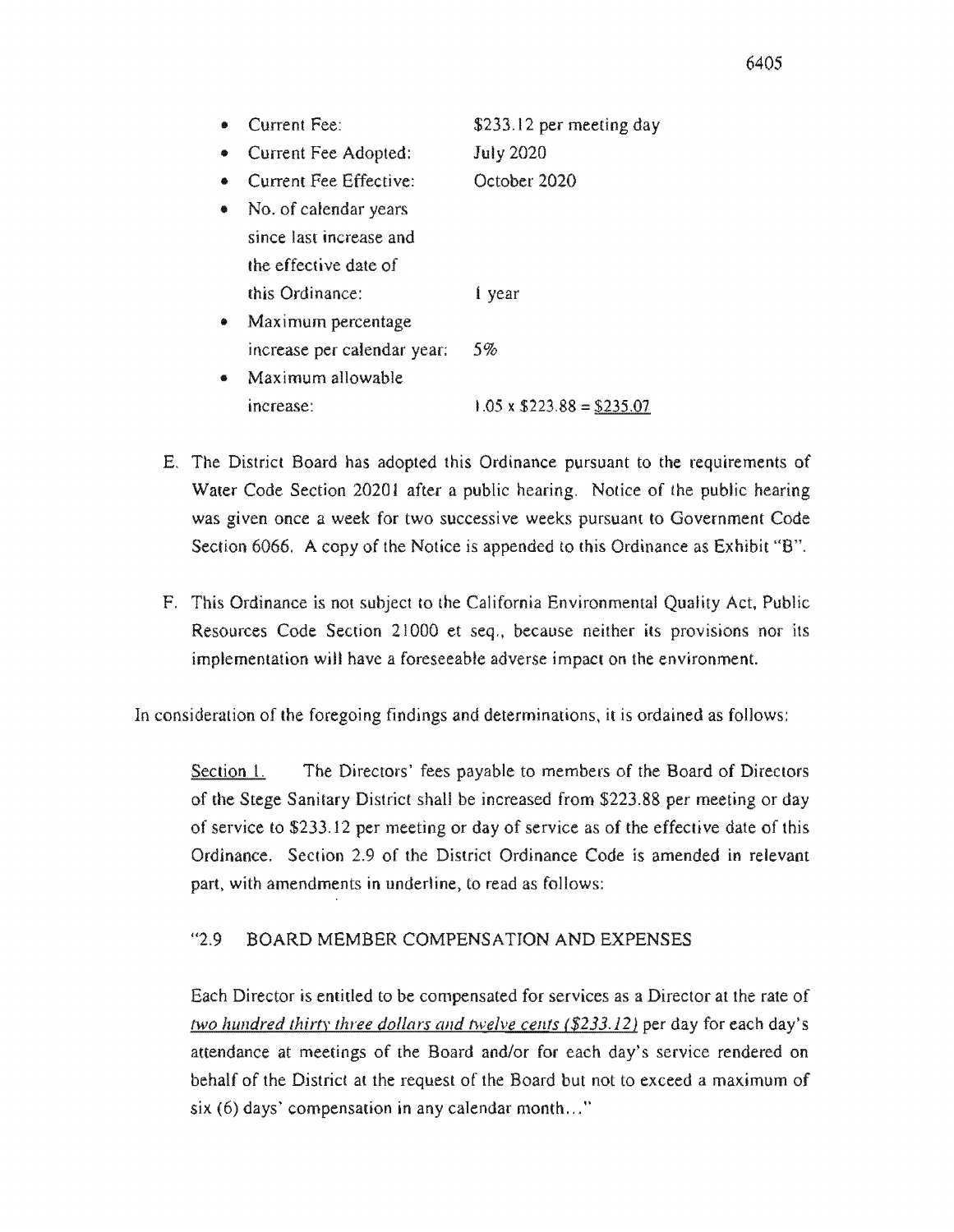Section 2. Upon adoption of this Ordinance it shall be entered into the minutes of the Board and it shall be promptly published one time in a newspaper of general circulation in the District.

Section 3. This Ordinance shall be effective sixty (60) days after its adoption by the District Board.

Section 4. Upon its effective date, this Ordinance supersedes and repeals the provisions of any prior ordinances, resolutions, motions and other orders and actions of the District Board to the extent such other provisions are inconsistent with the provisions of this Ordinance.

\* \* \* \* \* \* \* \* \*

STATE OF CALIFORNIA) COUNTY OF CONTRA COSTA)

I HEREBY CERTIFY that the foregoing Ordinance No. 2165-0721 was duly and regularly adopted by the Directors of the Stege Sanitary District, at a regular meeting thereof, held on the  $29<sup>th</sup>$  day of July 2021 by a 5-0 vote as follows:

AYES: BOARD MEMBERS: NOES: BOARD MEMBERS: ABSENT: BOARD MEMBERS: ABSTAIN: BOARD MEMBERS; Christian-Smith, Gilbert-Snyder, Merrill, Miller, O'Keefe None None None

Beatrice

BEATRICE O'KEEFE, President Stege Sanitary District Contra Costa County, California

**ATTEST** 

REX DELIZO, Secretary Stege Sanitary District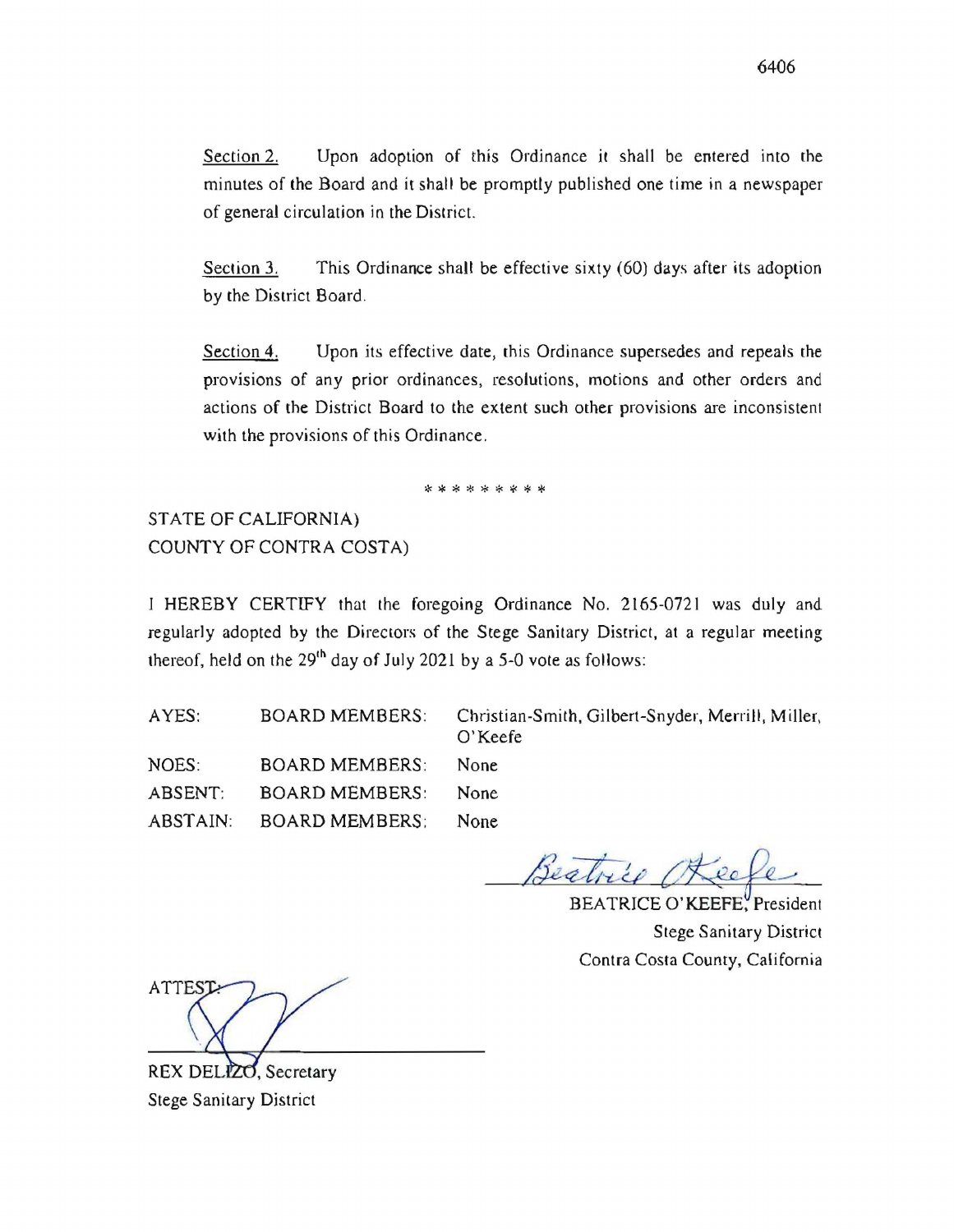BILL NUMBER: SB 1559 CHAPTERED 07/05/00 CHAPTER 86 FILED WITH SECRETARY OF STATE JULY 5, 2000 APPROVED BY GOVERNOR JULY 5. 2000 PASSED THE ASSEMBLY JUNE 22, 2000 PASSED THE SENATE APRIL 13, 2000 INTRODUCED BY Senator Kel (Principal coauthor: Senator Rainey) FEBRUARY 17, 2000

An act to amend Sections 4733 and 6489 of the Health and Safety Code, relating to water.

LEGISLATIVE COUNSEL'S DIGEST

SB 1559, Kelley. County sanitation: sanitary districts. Existing law limits the compensation received by a county sanitation district or sanitary district board member. A board member's compensation is limited to \$100 per day for attending a district board meeting or for rendering services.

This bill would authorize the board to increase the compensation board members receive to above the \$100 per day limit pursuant to specified procedures.

THE PEOPLE OF THE STATE OF CALIFORNIA DO ENACT AS FOLLOWS:

SECTION 1. Section 4733 of the Health and Safety Code is amended to read:

4733. (a) The district board may fix the amount of compensation per meeting to be paid each member of the board for services for each meeting attended by the member. Subject to subdivision  $(b)$ , the compensation shall not exceed one hundred dollars (\$100) for each meeting of the district board attended by the member or for each day' s service rendered as a member by request of the board, not exceeding a total of six days in any calendar month, together with any expenses incident thereto.

(b) The district board, by ordinance adopted pursuant to Chapter 2 (commencing with Section 20200) of Division 10 of the Water Code, may increase the compensation received by the district board members above the amount of one hundred dollars (\$100) per day.

SEC. 2. Section 6489 of the Health and safety Code is amended to read:

6489. (a) Subject to subdivision (b), each of the members of the board shall receive compensation in an amount not to exceed one hundred dollars (\$100) per day for each day's attendance at meetings of the board or for each day's service rendered as a director by request of the board, not exceeding a total of six days in any calendar month, together with any expenses incident thereto.

(b) The district board, by ordinance adopted pursuant to Chapter 2 (commencing with Section 20200) of Division 10 of the Water Code, may increase the compensation received by board members above the amount of one hundred dollars (\$100) per day.

(c) The secretary of the sanitary board shall receive compensation to be set by the sanitary district board, which compensation shall be in lieu of any other compensation to which he or she may be entitled by reason of attendance at the meeting or meetings of the sanitary board